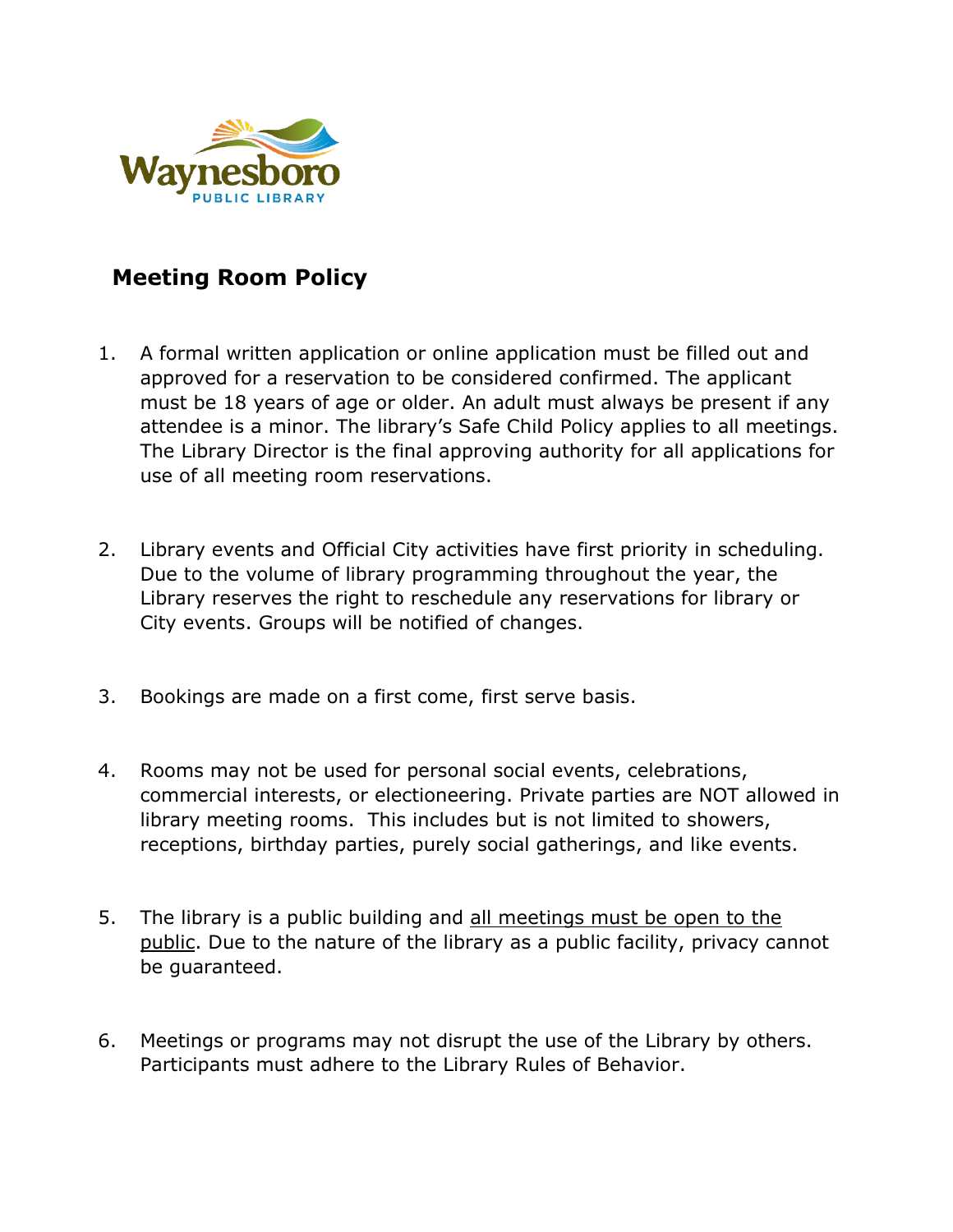- 7. A meeting room may be reserved up to 90 days in advance of the meeting date. Room requests should be submitted at least 5 business days before the desired date. Same day reservations of meeting rooms are not allowed.
- 8. The meeting rooms are only available during normal business hours. All meeting rooms must be vacated 30 minutes before closing. Available times:
	- a. Monday, 12PM 8:30PM.
	- b. Tuesday through Thursday, 10AM 6:30PM.
	- c. Friday and Saturday, 10AM 4:30PM.
- 9. In order to ensure equal access, the maximum length of a reservation is 4 hours.
- 10. Usage fees must be paid to the library before the room is unlocked for a group. If a group cancels a meeting, the group is responsible for notifying the library of the change, so others can take the reservation. Failure to notify will result in loss of meeting room privileges for individuals and groups.
- 11. The Federal Copyright Act (Title 17 of the U.S. Code) requires that a public performance license be obtained for public presentation of a movie or other copyrighted work. A group wishing to present a copyrighted work must submit the performance license along with the application. Groups may not show films or other copyrighted materials without a license.
- 12. The library makes no endorsement, express or implied, of any non-library event or activity held in the meeting room. Publicity of such events must include a disclaimer to this effect. Groups are responsible for their own publicity. The library will not post or promote outside group events.
- 13. No fees can be charged to attendees and suggested donation boxes are prohibited.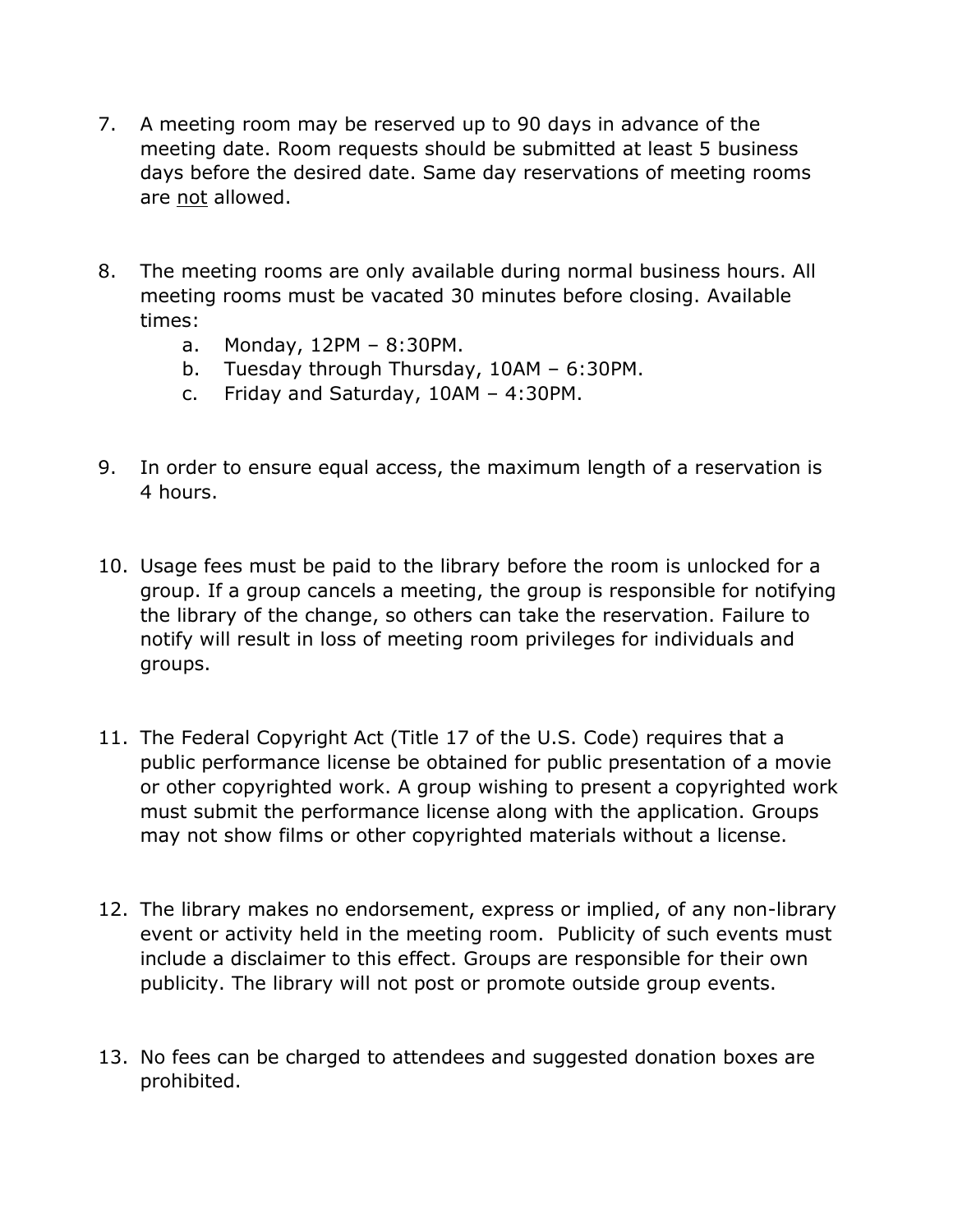- 14. No financial transactions may take place in the rooms or the Library. No products may be sold or promoted. The Friends of the Waynesboro Library and the Waynesboro Library Board of Trustees events are the exempt.
- 15. WPL does not assume any liability for groups or individuals attending any meeting or program in the library. Groups are responsible for ADA compliance.
- 16. Attendance at a meeting cannot be more than the maximum people certified by the occupancy limit for the room.
- 17. Signs, posters, displays, decorations, etc. may NOT be affixed to library walls or doors.
- 18. Groups must have special approval in advance to serve refreshments. Disposal and removal of food waste is the responsibility of the customer. Alcoholic beverages may not be brought onto or consumed on library property.
- 19. Groups are responsible for their own set-up of chairs, tables etc., and must clean the room to condition in which they found it.
- 20. Rooms A & B are provided with separate thermostats and are to be controlled by staff only. The temperature for the conference room cannot be changed.
- 21. Groups will be held responsible for damages to the library facility and library property including furniture, carpeting or borrowed equipment. If you encounter any problems with the room or equipment, please let staff know.